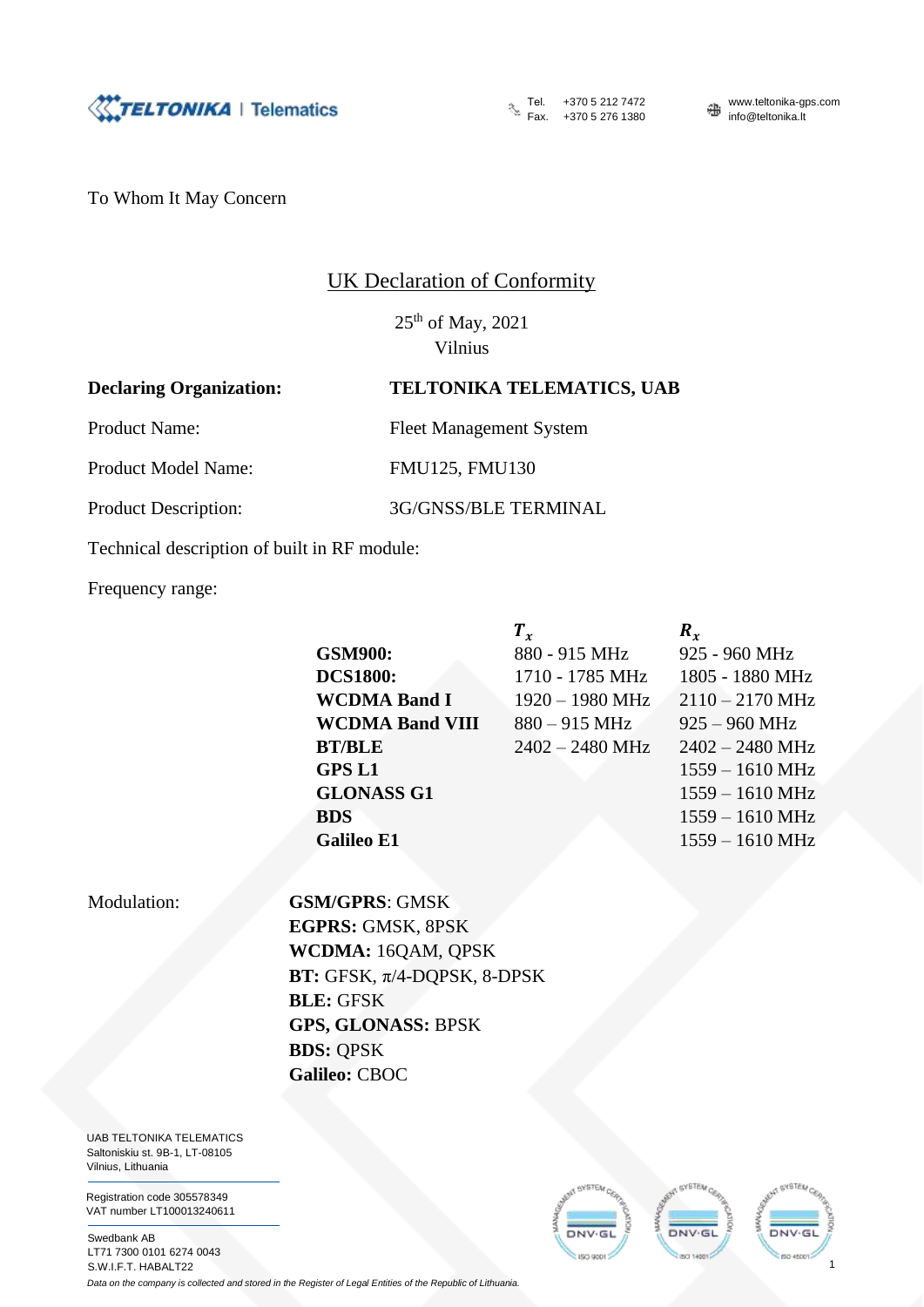

Tel. +370 5 212 7472 www.teltonika-gps.com<br>Fax. +370 5 276 1380 www.teltonika.lt Fax. +370 5 276 1380

| <b>Transmitted Power:</b> | Max. 32,3 dBm $(GSM900) + 4$ dBi antenna         |  |  |
|---------------------------|--------------------------------------------------|--|--|
|                           | $FMU125 - Max. 6,83 dBm (BT) - 1,43 dBi antenna$ |  |  |
|                           | $FMU130 - Max. 6,33 dBm (BT) - 1,43 dBi antenna$ |  |  |
| Hardware Version:         | UG96                                             |  |  |
| Software Version:         | UG96LNAR02A04E1G                                 |  |  |

UAB TELTONIKA TELEMATICS Saltoniskiu st. 9B-1, LT-08105 Vilnius, Lithuania

Registration code 305578349 VAT number LT100013240611

Swedbank AB LT71 7300 0101 6274 0043 S.W.I.F.T. HABALT22

ex STEN DNV-GL DNV-GL DNV-GL **EISO 9001 ISO 14001 ISO ASTOR** 2

*Data on the company is collected and stored in the Register of Legal Entities of the Republic of Lithuania.*